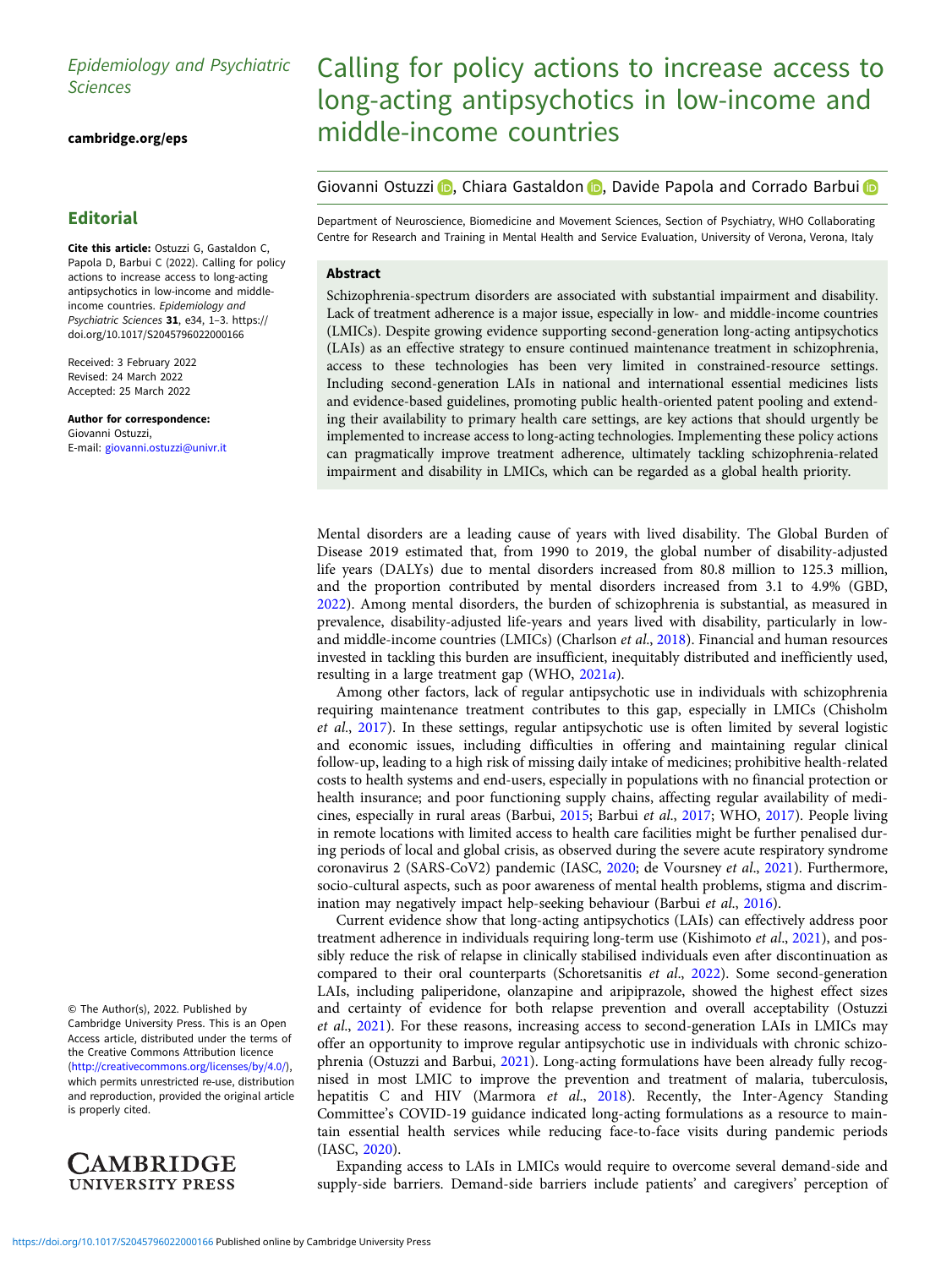LAIs as a possibly coercive tool, particularly if previous traumatic experiences of coercion occurred (Taylor et al., [2018](#page-2-0)). A similar perception may be culturally rooted also in prescribers, who may consider these formulations only as a last resort for chronically ill individuals (Lindenmayer et al., [2020](#page-2-0)). In terms of supplyside factors, access in LMICs is limited by the lack of inclusion of any LAIs from some national essential medicines lists (EMLs), and by the exclusion of second-generation formulations from most national EMLs. We calculated that, of 107 national EMLs stored in the WHO repository of National Medicines List/ Formulary/Standard Treatment Guidelines, 16 (15%) do not include any long-acting formulations, and 94 (88%) do not include a second-generation LAI (22/24, 92%, in low-income countries; 72/83, 87%, in middle-income countries). These figures are worrisome, as inclusion of a particular medicine in national EMLs has been shown to result in higher availability, particularly in the public sector and in LMICs (Bazargani et al., [2014\)](#page-2-0). Additional supply-side impediments may include generic availability issues such as weak procurement and distribution chains, and affordability issues such as high costs to health systems and to end users of formulations that may still be protected by patents or exclusivities.

Against this background, here we suggest some policy actions to enhance the capacity of LMICs to increase access to LAIs, including second-generation formulations. As recommended by a recent thematic paper commissioned by the Gulbenkian Global Mental Health Platform and the WHO, actions may be organised as a function of the four components of access: selection, availability, affordability and appropriate use (Barbui et al., [2016;](#page-2-0) WHO, [2017](#page-2-0)).

A first action is that decision-makers in LMICs should re-examine national EMLs in view of the growing evidence in support to the efficacy of second-generation LAIs. As the addition of new medicines to national EMLs is guided by the WHO EML, a model list of medicines considered essential for basic healthcare needs (Wirtz et al., [2017\)](#page-2-0), it is important that this model list is kept updated with current best evidence. The 21<sup>st</sup> WHO EML used to include only fluphenazine decanoate, a firstgeneration LAI whose provision is erratic because of production and supply problems. We therefore drafted an application for the 23<sup>rd</sup> WHO Expert Committee on Selection and Use of Essential Medicines, which convened in Geneva on 21 June to 2 July 2021. The application was based on the results of a network meta-analysis on relapse prevention and acceptability of LAIs in the maintenance treatment of adults with schizophrenia-spectrum disorders (Ostuzzi et al., [2021](#page-2-0)). The review found most LAIs to be similarly effective and acceptable, although paliperidone palmitate (1 and 3-monthly formulation), olanzapine and aripiprazole showed the highest effect sizes and certainty of evidence for both relapse prevention and overall acceptability. Based on this application, the WHO decided to include in the WHO EML paliperidone palmitate 1-monthly formulation with a square box indicating risperidone long-acting injection as a therapeutic alternative (WHO, [2021](#page-2-0)c). Paliperidone palmitate was selected for several reasons. As paliperidone is a metabolite of risperidone, and oral risperidone is already included in the WHO EML, people on maintenance treatment with oral risperidone may easily switch to paliperidone palmitate (Schoretsanitis et al., [2018\)](#page-2-0). Further, as opposed to risperidone microspheres long-acting, paliperidone palmitate does not require refrigeration, and allows a longer interval between injections, which is of practical relevance for constrained-resource settings. Likely, the inclusion of long-acting

formulations of paliperidone and risperidone in the WHO EML will encourage countries to add a representative of secondgeneration LAIs to national EMLs.

A second action refers to measures aiming to increase availability. In addition to generic measures that are not specific to any particular group of medicines, such as the development of a functioning and reliable supply system, there are important measures that may profoundly affect the degree of availability of LAIs. For example, whether only doctors or also other professionals can prescribe these antipsychotic formulations, including initial and subsequent prescriptions, is a key policy aspect that decision-makers should address. Related to this, the level of the health care system and the conditions under which these medicines may be prescribed are similarly important, as medicines only offered in selected secondary and tertiary health facilities are usually poorly available in several LMICs. In countries with less extensive mental health coverage LAIs should probably be made available in primary health care settings, where mental health is usually integrated. In countries with a more developed mental health care system, LAIs should be made available in community mental health care services, which should implement outreach initiatives to increase access to treatment for people with severe mental disorders.

A third action refers to affordability measures. Pursuant to the strategy outlined by the WHO and the Lancet Commission on Essential Medicines Policies, we argue that second-generation LAIs should be included in the list of patented essential medicines to undergo public health-oriented patent pooling. This would support generic manufacturing, which is a valuable public health approach to improve accessibility of otherwise expensive treat-ments in LMICs (Burrone et al., [2019\)](#page-2-0). Further, it would be important to include mental health treatment and medicines, including second-generation antipsychotics, in benefit packages under reimbursement systems, in countries where such systems exist.

Given their efficacy, tolerability and cost-effectiveness (Achilla and McCrone, [2013](#page-2-0); Raghavan et al., [2020;](#page-2-0) Ostuzzi et al., [2021](#page-2-0)), LAIs might be suitable for inclusion in scaled-up universal health coverage programs for schizophrenia, whose development is a global mental health priority (Patel, [2016](#page-2-0)).

Once selected and included in national EMLs, and available and affordable to end users, LAIs should be appropriately prescribed. A fourth action is therefore required by national and international organisations to update existing treatment guidelines, emphasising the need for an earlier and broader use of LAIs, especially second-generation formulations. These formulations should be offered as an alternative to oral antipsychotics when poor treatment adherence is a clinical priority and when regular scrutiny of mental health and adverse effects is needed, rather than as a 'last resort' for the most stigmatised and chronically ill individuals. Aiming to overcome the cultural stigma surrounding their use, guidelines should emphasise the importance of explicitly discussing benefits and harms with individuals suffering from schizophrenia and their family members, actively involving them in the choice of treatment (Hui et al., [2019\)](#page-2-0).

We argue that policy actions to prioritise access to LAIs in LMICs should be carried out, as these medications might represent a key tool to expand access to mental healthcare globally. Mental Health Atlas 2020 reported that service coverage for psychosis is extremely low, with a global median of 29% of individuals with psychosis receiving mental health services, with wide differences by country income level (WHO, [2021](#page-2-0)b).